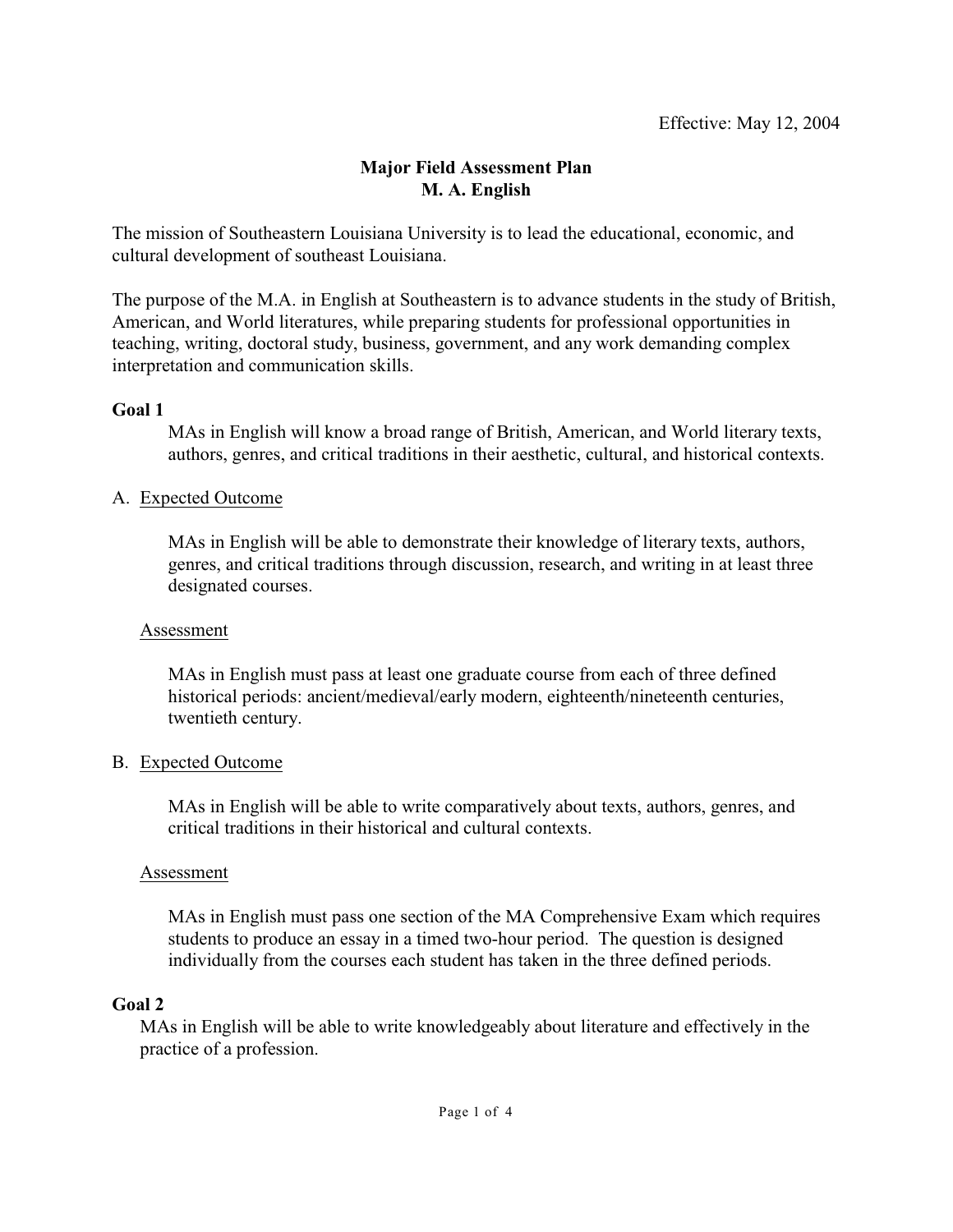### A. Expected Outcome

MAs in English will produce well-written essays on literary texts and texts appropriate to their chosen professional areas.

### Assessment

- 1. MAs in English must pass a writing-intensive course for one professional area of English; the coursework centers on a series of writing projects oriented toward a specific career track or concentration.
- 2. MAs in English must pass at least 15 hours of graduate coursework courses at the 600 level, courses which require at least one written project involving research, with a total of 36 hours.
- 3. MAs in English must pass Part 1 of the MA Comprehensive Exam, consisting of an essay written for a graduate class and revised to a publishable level as judged by a grading committee and director from the graduate faculty.
- 4. MAs in English must pass Parts 2 and 3 of the MA Comprehensive Exam, consisting of two timed (2 hour) essays. Part 2 requires a 2-hour timed essay on a synthetic question drawing on texts students read in courses from three broad time periods: ancient, medieval, and early modern literature;  $18<sup>th</sup>$ - and  $19<sup>th</sup>$ -century literatures; and  $20<sup>th</sup>$ - and  $21<sup>st</sup>$ -century literatures.
- 5. MAs in English with a concentration in Professional Writing must successfully write and defend a Master's Thesis; other MA candidates have the option to write and defend a Master's Thesis as part of their program.

# **Goal 3**

MAs in English will have the conceptual and applied knowledge needed for success in the professional areas they pursue after completing their degree.

# A. Expected Outcome

MAs in English will know and demonstrate knowledge of the major theoretical positions, research materials, and methods in one professional area of English.

# Assessment

1. MAs in English must pass a "gateway" course in one professional area of English; this course surveys major theoretical positions, research materials, and methods in that area; the coursework includes both short and long papers that demonstrate appropriate knowledge of bibliographic methods and resources in that area.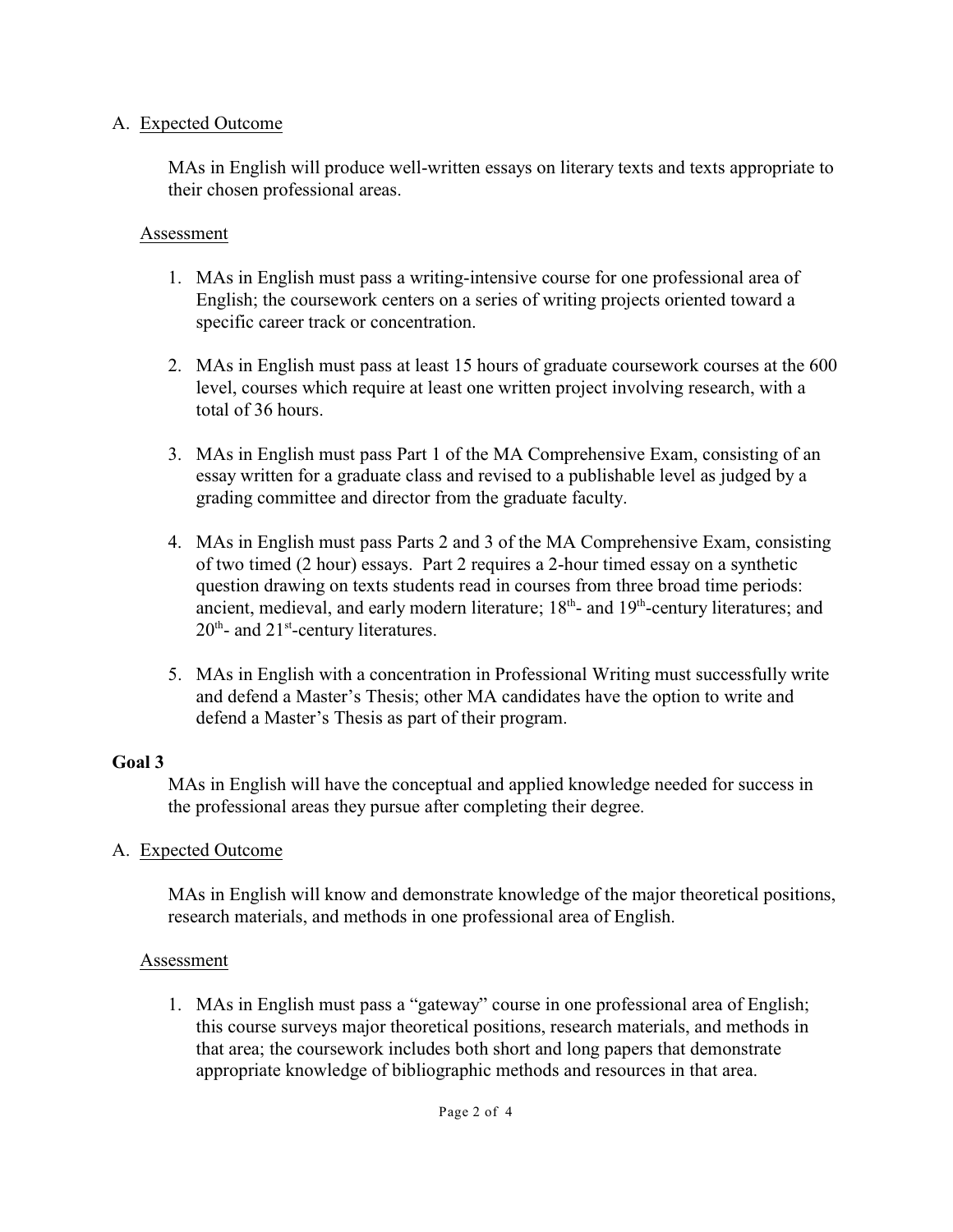2. MAs in English must pass Part 3 of the MA Comprehensive Exam, which requires a 2-hour timed essay in response to a question drawn from a set primary text and list of secondary readings in one of three areas: literary studies, professional writing or language and literacy.

## B. Expected Outcome

MAs in English in English will gain practical experience in their area preparatory to entering their professions.

## Assessment

- 1. Selected students participate in Internship programs in professional writing (placement in internship position in business or industry) and language and literacy (mentor/apprentice teacher training program).
- 2. Selected students participate in Graduate assistantships that provide professional experience in tutoring, journal production, oversight of computer labs, administration, and scholarly research.

# C. Expected Outcome

Graduates will find appropriate employment in their areas of concentration.

# Assessment

The Director of Graduate Studies tracks alumnae for 10 years after graduation, including employment information used to assess the number of graduates in jobs directly related to their training in the MA program.

# **Goal 4**

The Graduate Program in English will provide content and methods courses for students seeking an MA in Education with English as their intended field of teaching specialization.

# A. Expected Outcome

Graduate students concentrating on the English content area in programs for an MA in Education will be able to demonstrate their knowledge of literary texts, authors, genres, and critical traditions through discussion, research, and writing.